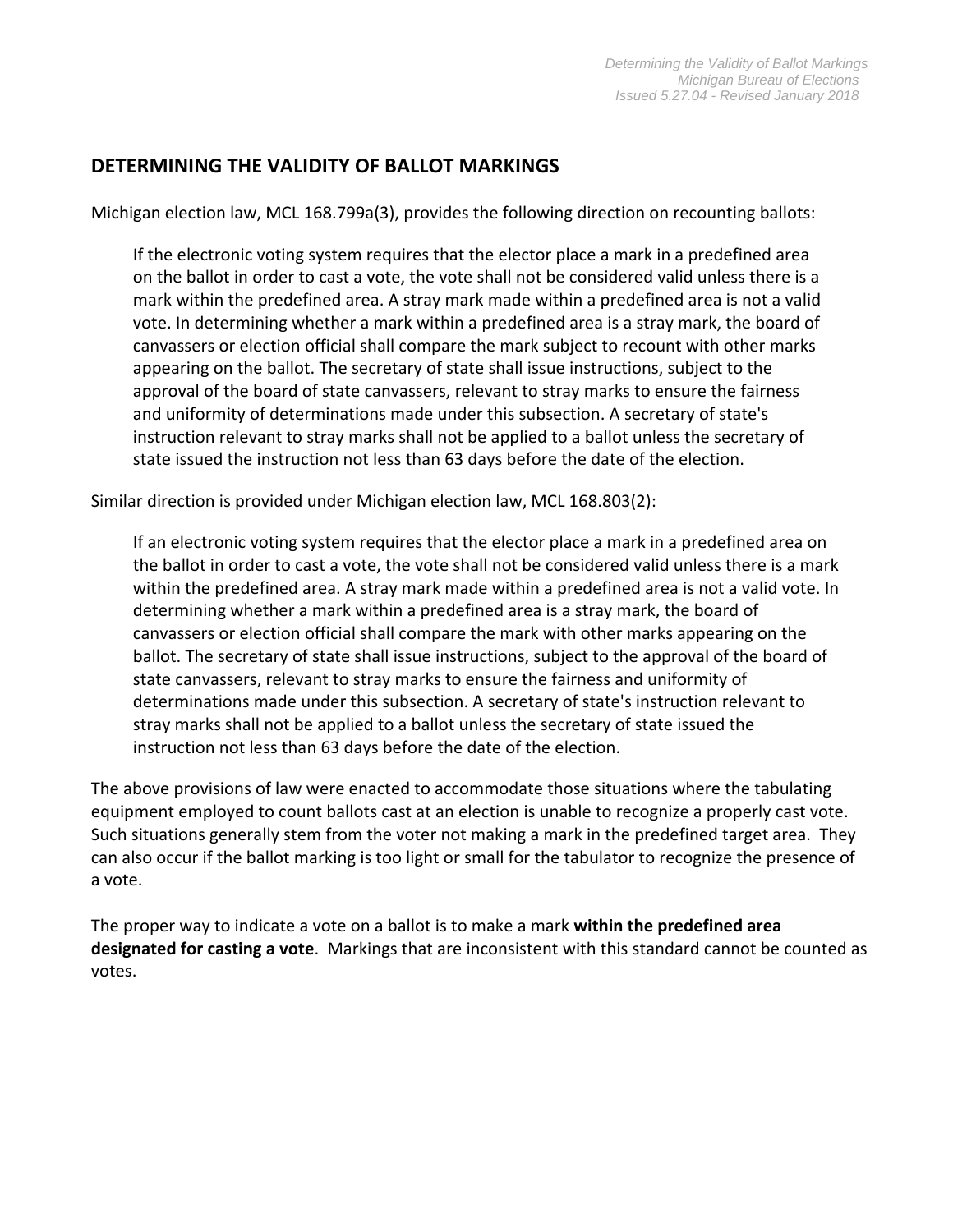**Valid markings**: Each of the examples provided below is a **valid vote** as there is a mark within the predefined target area for casting a vote.

For ballots with ovals: **Example 2** For ballots with boxes:



**Invalid markings**: Each of the examples provided below is an **invalid vote** as a mark does not appear within the predefined target area designated for casting a vote.



For ballots with ovals: **Example 20 For ballots with boxes:** 



**Corrections**: A correction that causes a false tabulator read does not count as a valid vote.



For ballots with ovals: **Example 20 For ballots with boxes:** 



In each example above, count the top position only.

**Stray Marks**: A stray mark made within a predefined target area is not a valid vote. In determining whether a mark within a predefined target area is a stray mark, the board of canvassers or election official (or board of election inspectors, when visually inspecting an absentee ballot rejected by the tabulator) shall compare the mark with other marks appearing on the ballot. Note, a cross or checkmark appearing in the predefined target area is not considered a stray mark and is a **valid vote** even if the voter does not consistently mark the entire ballot with a cross or checkmark.

For ballots with ovals: For ballots with boxes:



In all three examples above, count the top two positions only.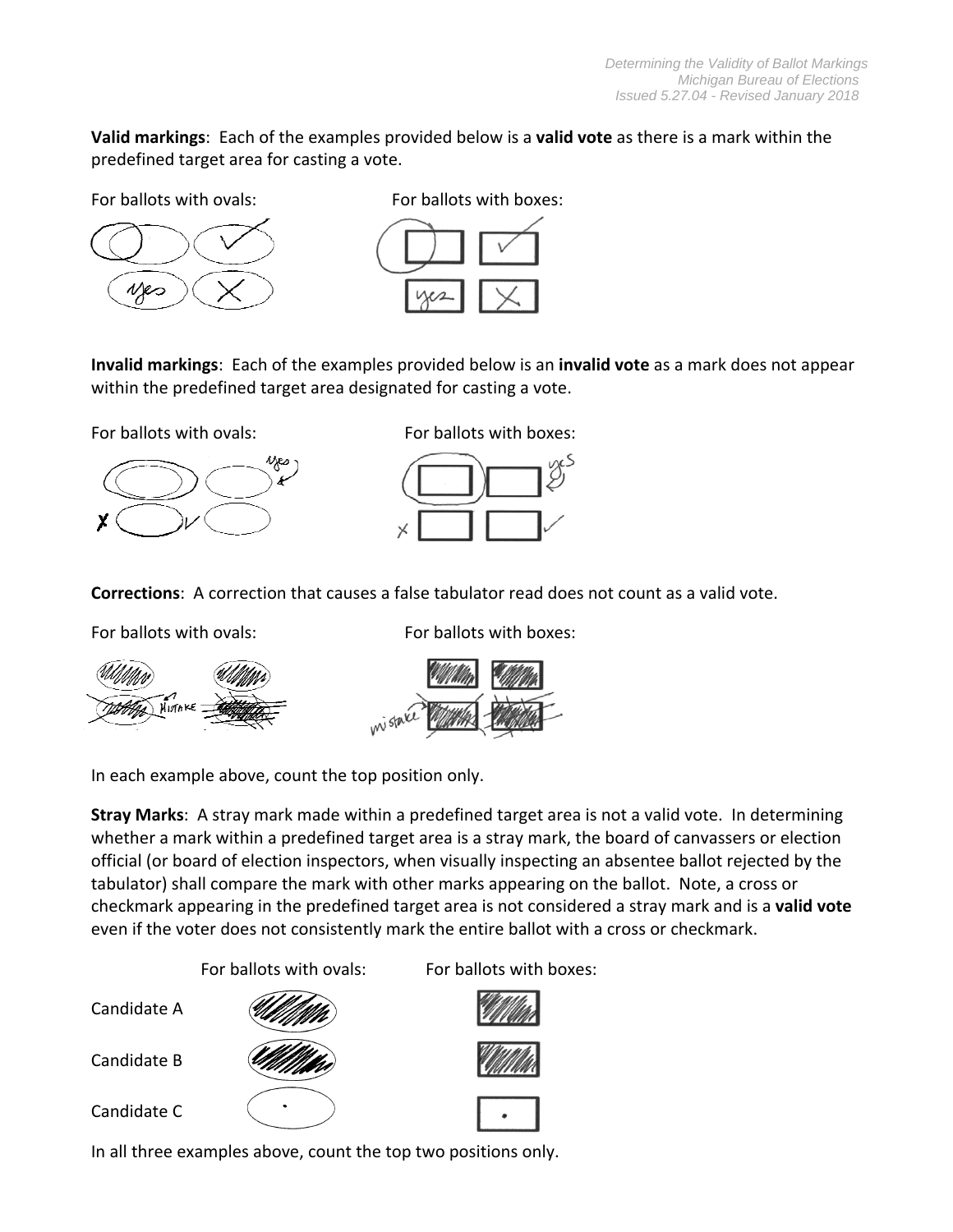Examples of false read situations requiring duplication of the ballot:

|                                              | <b>False overvote created by ballot correction</b>                                                                                                                                                                                                                                                                                                                      |                                                                                                                                                                                                                                                                                                                                                                   |
|----------------------------------------------|-------------------------------------------------------------------------------------------------------------------------------------------------------------------------------------------------------------------------------------------------------------------------------------------------------------------------------------------------------------------------|-------------------------------------------------------------------------------------------------------------------------------------------------------------------------------------------------------------------------------------------------------------------------------------------------------------------------------------------------------------------|
| False Overvote/<br><b>Ballot Correction:</b> | 医小脑 网络马克尔<br><b>GOVERNOR AND LIEUTENANT</b><br><b>GOVERNOR</b><br>(Vote for not more than ONE)<br>DICK POSTHUMUS<br><b>LOREN BENNETT</b><br><b>REPUBLICAN</b><br>JENNIFER M. GRANHOLM<br>JOHN D CHERRY, JR.<br>DEMOCRATIC<br>DOUGLAS CAMPBELL<br>ADRIANNA BUONARROTI<br>GREEN<br>JOSEPH M PILCHAK<br><b>CLARA C. PILCHAK</b><br><b>U.S. TAXPAYERS</b><br>Write-in       | <b>GOVIERSOR</b><br><b>AND</b><br>LIEUTENANT GOVERNOR<br>to For Not More Than CNE (1)<br>DICK POSTHUMUS<br><b>LOREN BENNETT</b><br>EGIPAHIJ KEAN<br>JENNIFER M. GRANHOLM<br>JOHN D. CHERRY, JR.<br><b>DIEMOCRATIC</b><br>DOUGLAS CAMPBELL<br>ADRIANNA BUONARROTI<br>CREEK<br>JOSEPH M. PILCHAK<br>Clarac. Pilchak<br>US TAXPAYERS                                 |
| <b>Proper Duplication:</b>                   | <b>GOVERNOR AND LIEUTENANT</b><br><b>GOVERNOR</b><br>(Vote for not more than ONE)<br>DICK POSTHUMUS<br><b>LOREN BENNETT</b><br><b>REPUBLICAN</b><br>JENNIFER M. GRANHCLM<br>JOHN D CHERRY, JR.<br>DEMOCRATIC<br>DOUGLAS CAMPBELL<br>⊂<br>ADRIANNA BUOILARROTI<br>GREEN<br><b>JOSEPH M PILCHAK</b><br>CLARA C. PILCHAK<br><b>J.B. TAXPANERS</b><br>$\subset$<br>Write-in | <b>GOVERNOR:</b><br>ANIO<br><b>LIEUTENANT GOVIERNOR</b><br>Wote For Not More Than ONE [1]<br>DICK POSTHUMUS<br><b>LOREN BENNETT</b><br><b>REPORT BOARD</b><br>JENNIFER M. GRANHOLM<br>JOHN D. CHERRY, JR.<br>DIEMOCRATIC<br><b>DOUGLAS CAMPBELL</b><br><b>ADRIANNA BUONARROTI</b><br><b>GREEN</b><br>JOSEPH N. PILCHAK<br><b>CLARAC, PILCHAK</b><br>us taxpayeris |

*False overvote created by invalid write‐in*